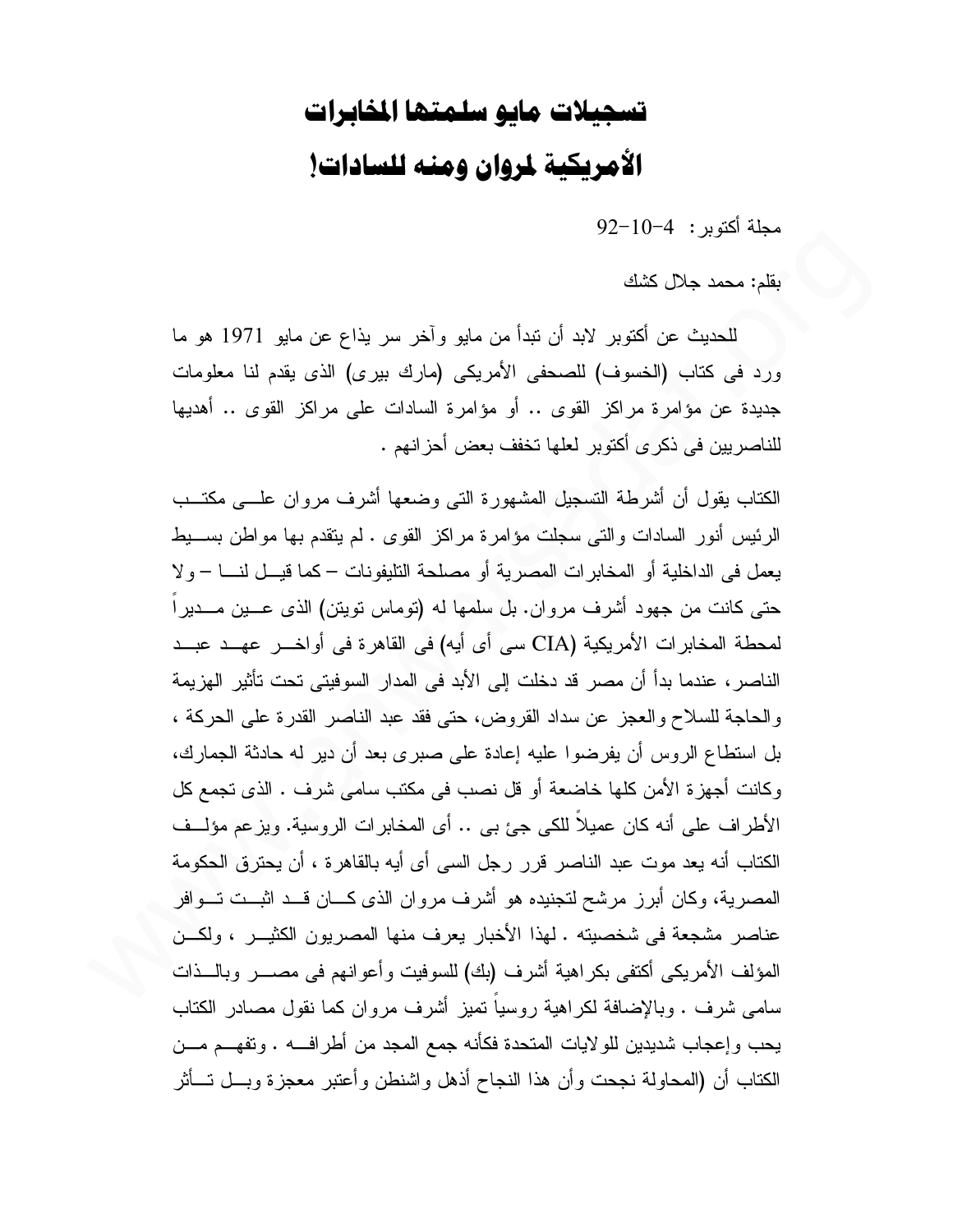كبار المسئولين في مقر المخابرات الأمريكية في لانجلي من عــداء أشـــرف مـــروان وللاتحاد السوفيتي.. إلى حد أنهم بدءوا يفكرون في أن يكون هو الأداء لإخراج مصــــــر من المدار السوفيتي . وقد صدق حسهم !! ولم يقل المؤلف : يحط سره فـــي أضــــعف خلقه ، ولذلك أضفتها أنا!.

في مايو 1971 – والكلام للمؤلف الأمريكي – نلقى نويتن إشارة عاجلة مـــن لا تجلَّى تحذَّر من انقلاب نديره الكي جئ سي ببدأ باغتيال الســـادات .. وســـينفذه كبـــار المسئولين في حكومته من أعوان الكي جيَّ بي .. أو ينص كلمـــات المؤلـــف ، الــــذين يقبضون من المخابرات الروسية ، وبالذات سامي شرف وعلى صبرى ، وكـــان أهـــم مصدر في هذه المعلومات ويعتبر مصدر ثقة . هو نقرير أمن ضابط فـــي المخــــابرات الروسية بعمل كدبلوماسي في الكويت وسبق له العمل في مصر وهو فلاديمير نيقـولا فيتش سخار وف . والذي جندته المخابر ات الأمر يكية منذ الستينات .

أبلغ سخاروف هذا بالانقلاب ، وأكدته معلومات شبكة المخـــابرات الأمريكيـــة المتغلغلة في القاهر ة. كما أمكن الحصول على تسجيلات تليفونية للمتآمرين . وهنا ننتقل إلى لقطة من الفيلم المنتظر، حيث حمل نويتن المستندات وذهب للقاء أشرف مـــروان ، ولكنه أضطر إلى اللف والدوران ثلاث ساعات حتى تخلص مـــن رقابـــة المخــــابرات المصرية الكي جي بي .. إلخ . وفي النهاية النقي مع من يسميه (الوصلة) واستطاع أن السادات قد حطم ظهر الانقلاب . أما الأدلة التي قدمها تويتن ووضعها أشرف مـــروان على مكتب السادات بوم 11 مايو ، فكانت أشرطه التســجيلات لمحادثـــات المتــــأمرين ويكمل المؤلف أن تويتن (أصبح بطل مصر . وسارعت الولايات المتحدة للعمل علـــى إخر اج مصر ٍ من الفلك السوفيتي إلى حد استدعاء كمال أدهم للضغط على مر و إن لإقناع السادات بالخر وج من قبضبة السوفيت".

بقية القصـة نـحن نظن أننا نـعرفها ، بـعد غض البصـر عن حواديت هيكـــل عـــن ا بنت السادات التي جاءته بالليل بالشبشب والخمار الأسود تهتف به : بابا ماسك عصابته ولا بس جلابيته المخططة بتاعة عمى عصمت وبيقولك تعالى علشان تقبضوا سوا على وزير الدفاع والداخلية ومدير المخابرات .. إلى أخر الهذر الذي روجوه عشرين ســـنة والذين يذكرني بنكتة أخرى ظل السادات يرويها عشر سنوات عن سرقة خزانسة عبــد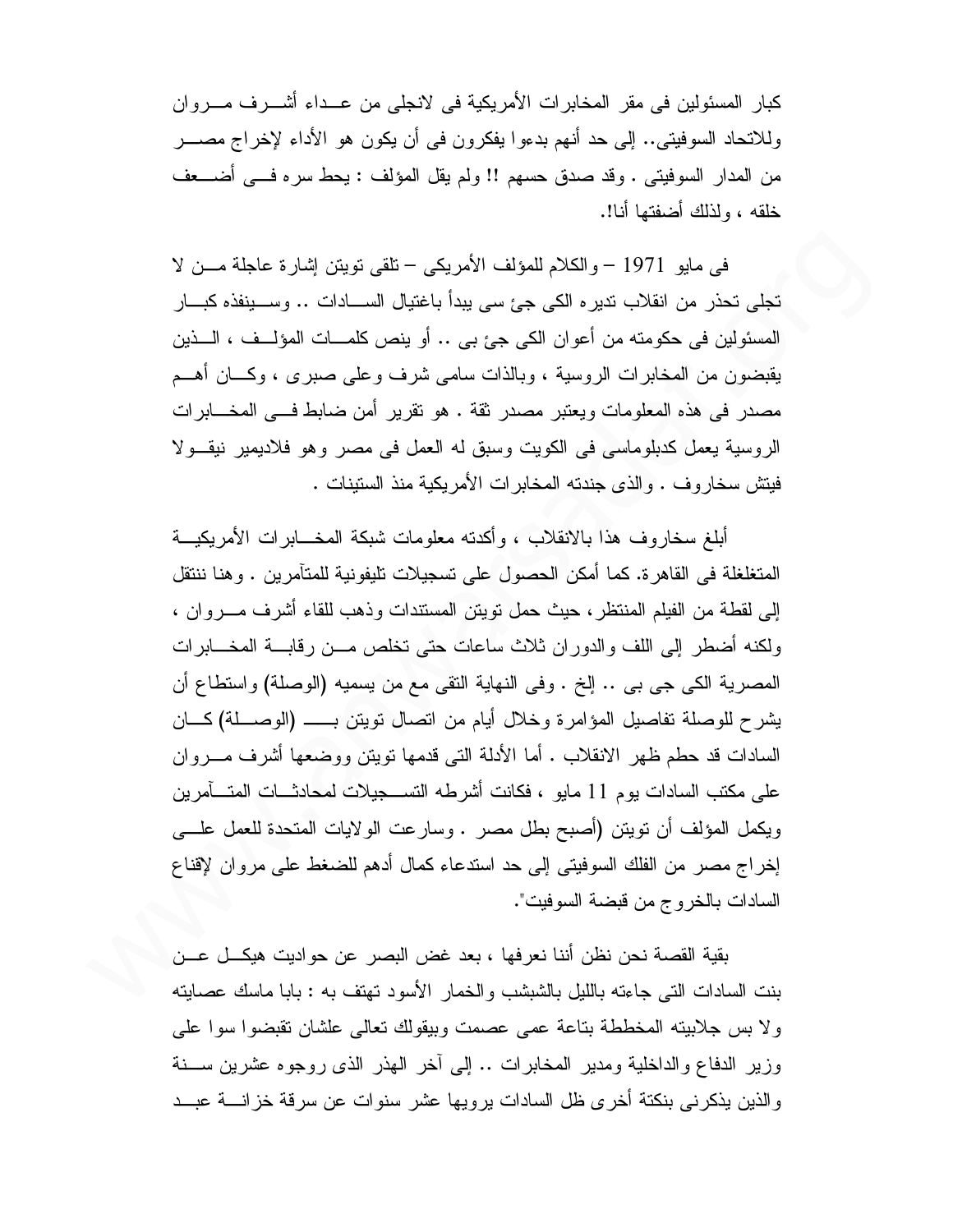الناصر ) و أن اللصوص لم يسر فو ا منها إلا أدلة نز و ير انتخابات اللجنة المركز ية للاتحاد الاشتر اكبي !! و أظن أن هذه الرو اية هي التي تسببت في إجرائي عمليتين للفتـــاق . إذا كلما كنت أسمعها أو تذكر ها أضحك حتى أتمزق ! و لا شك أن خز انة عبد الناصر قــد فتحت وأخذ . منها مجوهرات قدرت بالملايين بأسعار السبعينات وأرقام حسابات سرية وأهم من ذلك وثائق أو مستمسكات على بعض كبار أعوانه، وقد هدد الســــادات الــــذي فتحت الخزانة من خلف ظهره وأرعد ، فلما نمت النســـوية وكــــان عليــــه أن يكلفــت الموضوع ويقول ماذا سرق من الخزنة .. لم يسعفه خياله الفلاحي إلا بحكايـــة نزويـــر الانتخابات.

السادات لم يكن بحاجة لأي ضغط لكي يرحب بالخروج من قضــــية الســـوفيت والتعلق بالأمر يكان . فالسادات لم يكن غبياً و لا عميلاً لأحد.. كان يتميز بأنــــه مثقــف وذكي وصاحب خبرة واهتمام بالتاريخ .. ولا مجال لمقارنته بأي ضابط من الذين كانوا حول عبد الناصر ، فهو يتفوق عليهم جميعاً بقر اءاته وبنشاطه السياسي . وهسو دخــل السياسة من باب العمل ضد الإنجليز .. وأن كانت تربيته العسكرية قد أدخلته في دوامة العمل الإرهابي أو السرى وأحياناً المخابر اتبي ، فهو أشتغل بالسياســـة ضــــد الإنجليـــز وحزبياً وبالمنشورات والاغتيالات وتعاوناً مع المخابرات الألمانية . هذا التعاون كـــان عملاً وطنياً صرفاً لأن كل المصريين وقتها كانوا يتمنــون الخـــلاص مـــن الاحـــنلال البريطاني على يد الألمان أو الحاج محمد هتلر كما كنا نسميه ، ونفس الشئ حدث فسي الحرب العالمية الأولى . ثم انتقل الأمل الروسي وخاب في كل مرة.

ومن هنا فعندما يتهم هيكل السادات أن تعاونه مع المخابرات الألمانية جعــل منه عميلاً أو جاسوساً نازياً فهو في الحقيقة يخدم الدعاية الإســـرائيلية الســـوداء فــــى عداوتها للسادات بالذات . لأن حسن عزت وعزيز المصرى وبغدادى والحساج أمسين الحسيني والشهيد مصطفى .. إلخ كلهم كانوا بطريقة ما يتعاونون أو يرجون مســـاعدة الألمان في حربهم ضد الإنجليز .

السادات لم يتعلَّم السياسة بعد أن نربع في قيادة مجلس الثورة كما فعل الـــبعض خلافاً لوصية " تعلموا قبل أن تسودوا " أو كما علق أستاذ فرنسي على طلــب وزيـــر مصرى الالتحاق بالجامعة في باريس فقال : عندنا يتخرجــون ثــم يصـــبحون وزراء وعندكم العكس !" بل تعلمها السادات في الشارع وهو مطارد من البوليس وفي الســـجن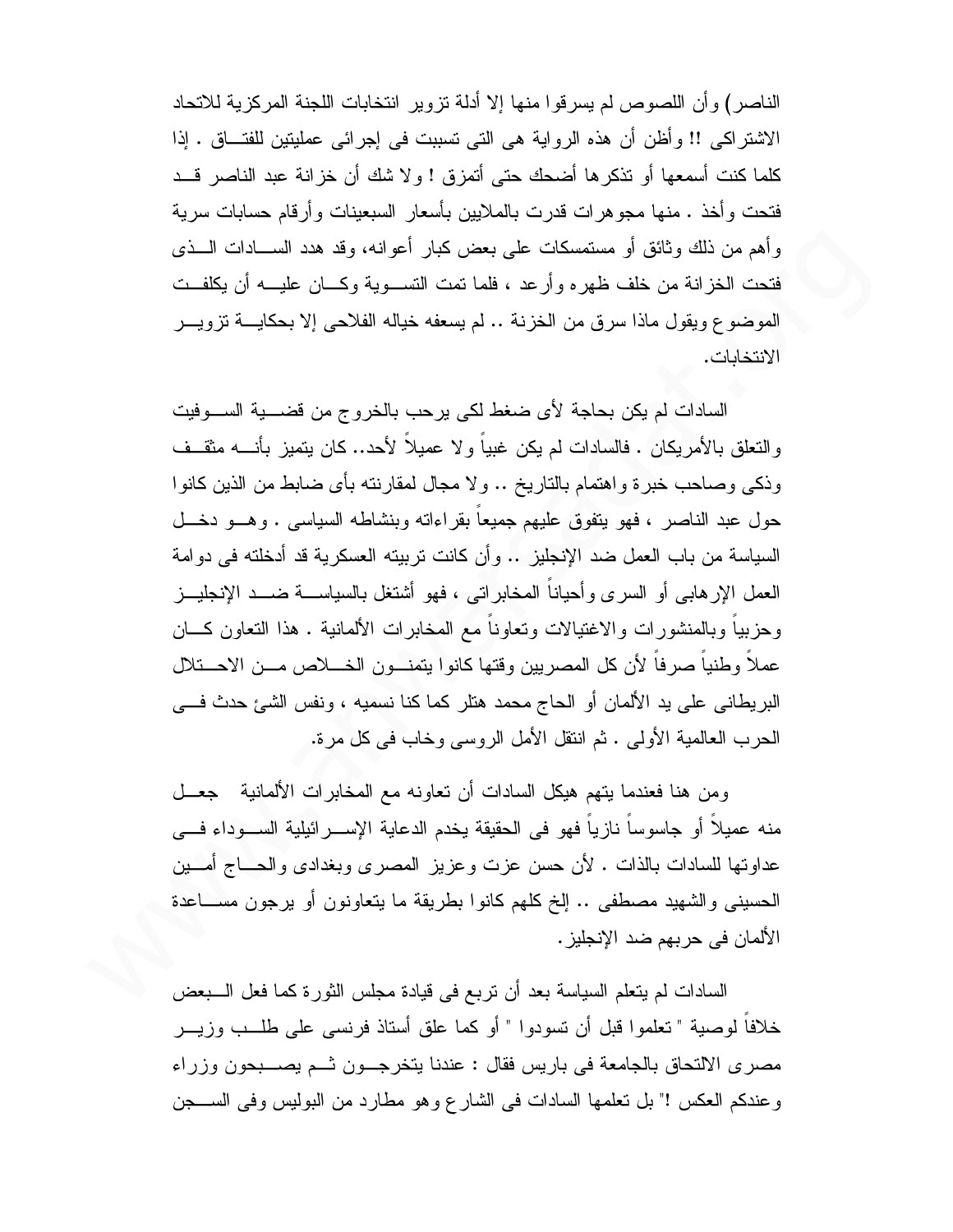والمعتقل . والسادات عرف انصال عبد الناصر بالمخابرات الأمريكية وعرف أنه قسوة لا نقاوم ولا تحاور ولا يتفاهم معه أنه طاغية أن انتبه لك فتلك ! فاختار أن يبقى خارج النار يخ ، مثل خر و شوف الذي كان يطلب منه ستالين كلما سكر ٍ أن يسليه و ضبو فه بتقليد رقصة الدب ، فيرقص خروشوف ويضحك ستالين .. وهكذا عاش حتى ورثـــة فمحـــا أسمه عن التار يخ.

ابنعد السادات عن لعبة السلطة نماماً وأيد عبد الناصر ذهاباً وإياباً وطمأنه مـــن ناحيته بالغرق في الملذات والنتعم والعيش في رفاهية من مخصصات الثورة إلى جانب مر تب ثابت من قطر و اكر اميات متتالية من الشيخ عبد الله المبارك مكنتـــه مـــن تلبيـــه مطالب أسره لم نكن أبدا لا على مسنوى الرجل ولا مسنوى الدور الذى شاءت الأقـــدار أن تعلبه في تاريخ مصر .

وقد استوعب السادات تجربة عبد الناصر كثر من أي مصري. وعرف مطاعنها و أسباب كو ارثها ، ولم يكن ير اوده أي أمل في أن يرث عبد الناصر فهو أكبر منه ســـناً و هو لا يملك أي نفوذ لا في الجيش و لا في الأجهز ة و لا في الشـــار ع بعـــد أن أشـــتهر بالبكباشي صح .. ونبذل في الدفاع عن كل ما يرتكبه نظام عبد الناصر .

وفجأة بموت عبد الناصر ونجد أبرز الأسماء حول سريره هم: علـــي صـــــبري و هيكل و السادات و حسن التهامي وسامي شرف.. ونحن لا نتوقف عند أمثـــال محمـــد فوزي (الفريق وهو غير المطلوب المشهور) وشعراوي جمعة.. فقد كانا وغيرها مجرد كو مبار س

حسن التهامي لا ينكر علاقته بالمخابرات الأمريكية ، و هو الذي تســـلم الثلاثـــة ملايين دورا نقدا التي نبرع بها البيت الأبيض من المصاريف السرية لكي يمشـــي بهـــا عبد الناصر حاله وبحسن أجهز ة الأمن . وعدها حسن التهامي ووجدها ناقصــــة مائــــة دولار .. ورفض عبد الناصر قبضها ولكنه أيضاً لم يستطع أعادتها . فبني بهـــا بـــرج الجزيرة . وفي فترة تدهور العلاقة وبين ناصر والأمريكان تـــدروش حســـن التهـــامـي وأصبح يرى منامات معظمها يدور حول إكمال نصف دينه. فلما وقعت الهزيمــــة وأراد عبد الناصر مغازلة الأمريكان .. ولكن ..!.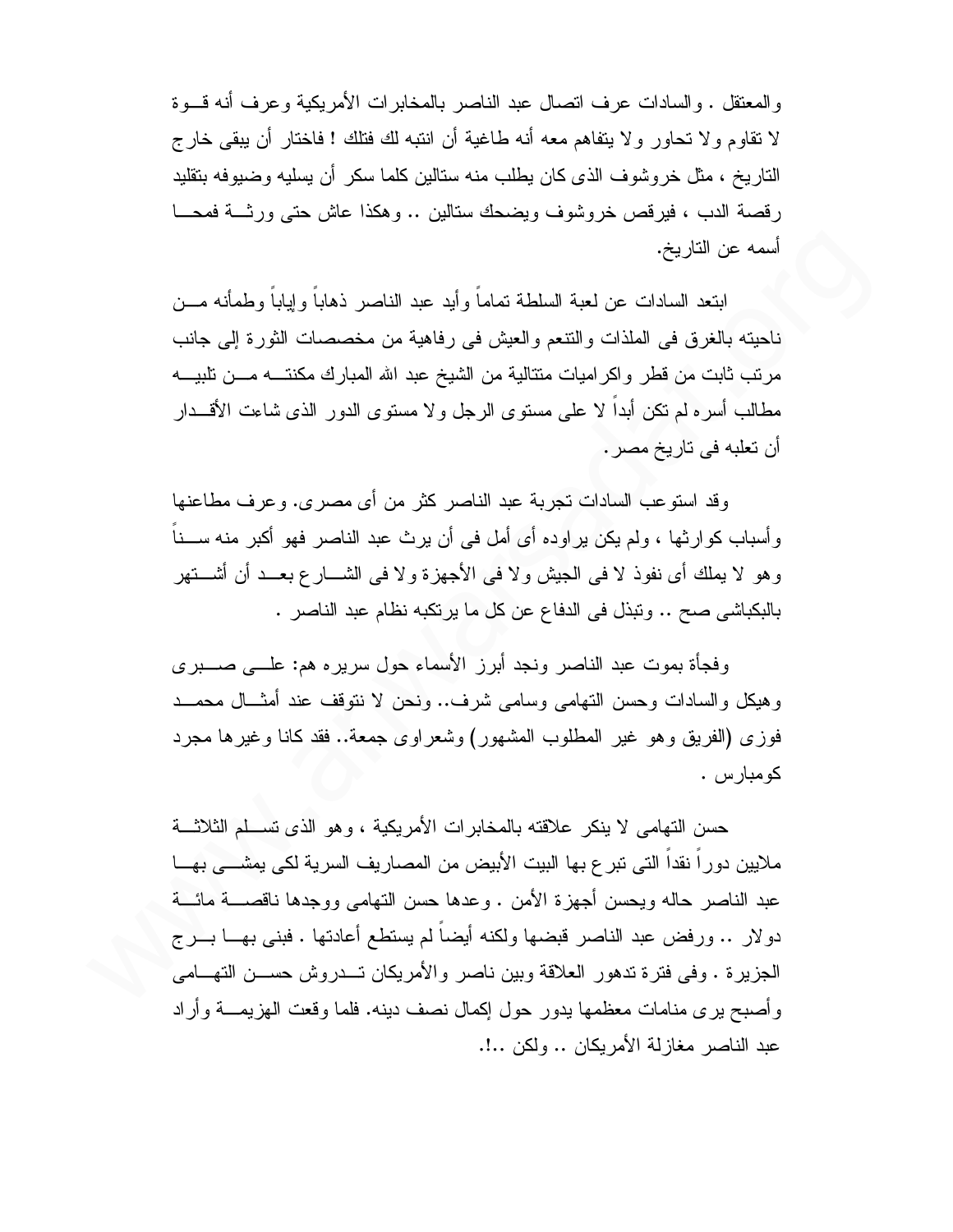لن نجيب عن هذا السؤال حتى يعرفنا أحد من هو جد علـــي صـــــبر ي بليــــغ ؟! نرجو ممن عنده علم الكتاب أن يعرفنا من هو والد بليغ أفندي وله منــــا الشـــكر ســــلفا و نقدا.

المهم كان نتكيل عبد الناصر في انتظار الثلاثة : هيكل وصـــبرى والســـادات . وإذا به بموت ويقولون اغتالوه.

إذا كان .. فإن أي تحقيق يجب أن يبدأ بهؤلاء الثلاثة ثم رجال الكي جي بــي . إذا يبدو أن روسيا كانت مقتنعة أن وفاة عبد الناصر تعني تولَّى على صبر ي مرشَّـــحهم حتى إنهم دهشوا في موسكو عندما أعلن انتخاب السسادات. الــذي اســنطاع التهــامي و آخر و ن من دونهم أن يستغلو ا حكاية أنه النائب الأول وفر ضوه ، وكـــان بــــلا جـــدال أفضل المرشحين وأجدرهم ولو من ناحية السن وناريخ مجلس الثورة والرنبة.

ومن اليوم الأول عرف السادات أنه لا شرعية ولا استمرار في الحكــم إذا لـــم يحارب اليهود.. وأنه لا حرب فضلا عن الانتصار لا إذا رممت الجسور مـــع الشـــعب أو لاَ و أيضاً مع الأمريكان .. وتبدأ بالثانية.

كان السادات يعلم من تجربة أن أكبر خطأ هو الدخول من سلم الخدم . حتى أنه لما دعوه للقاء سرى مع زعماء إسرائيل .. رفض قائلاً أنا لا أفعل مثل الملك حسن أنا أذهب في زيار ۃ ر سمية لإسر ائيل كان يعر ف أن كار ثة انقلاب يوليو هي قبــول عبــد الناصر التعامل السرى مع المخابرات الأمريكية ، ومهاجمة أمريكان علنا لتغطية هــذه العلاقة ، مما مكن إسرائيل من نأليب الرأى العام الأمريكي ضده ونتصب نفسها الممثل الشرعي والوحيد لأمريكا في الشرق الأوسط . يعكس المنطق وحفائق الناريخ والواقع . ولذلك كانت خطة السادات هي التحالف أو إن شئت التبعية العلنية للولايات المتحــدة . وفرض محبته على الأمريكان بالقوة مزاحماً إسرائيل في ذلك ، ومثيراً عليـــه حربهـــا الشعراء ، لأن أخطر ما كان يتهدد إسرائيل خلال الحرب البادرة هو أن يستطيع حـــاكم عربي قوى أن يقنع الشعب الأمريكي أن مصالح ليست مهددة في الشـــرق الأوســـط إلا بسبب نحالفهم مع إسرائيل وليس أن إسرائيل هي التي نحمي هذه المصالح .

لم يكن السادات بحاجة إلى أشرطة المخابر ات الأمريكية التي حملها إليه أشرف مروان صهر الزعيم الراح . لكن ينقلب على مجموعة على صبى وســـامى شـــرف .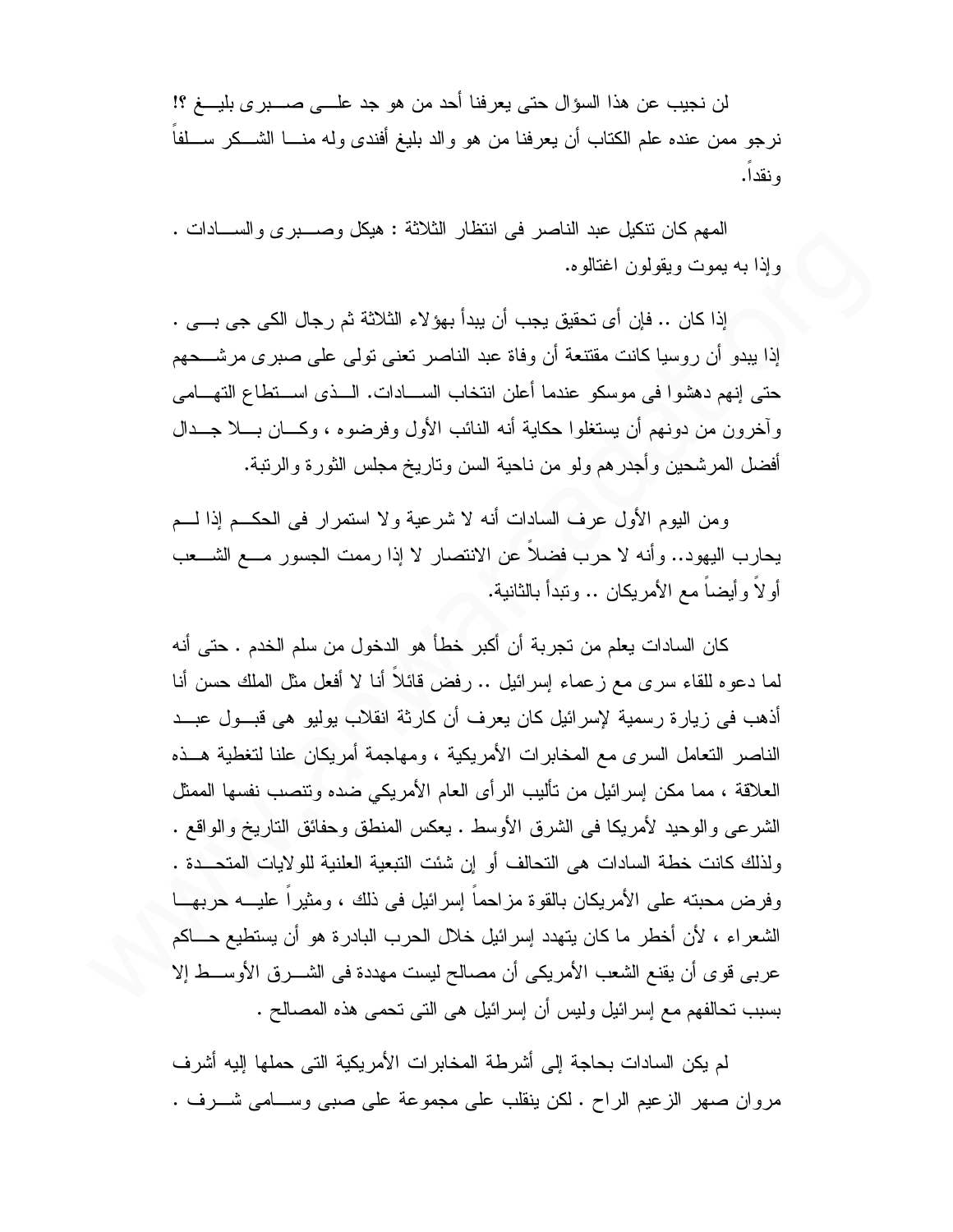ولكنه رحب بدون شك بكل الدعم الذي قدمته المخابر ات الأمريكية لتصفيه هؤلاء . ولا تعتقد أن المخابر ات الأمريكية تكتفي بالتبليغ والوشاية.

والسهولة التي تمت بها تصفية الانقلاب على بد ثلاثة : السادات وهبكل وضبابط وبوليس وجاء من الإسكندرية وعاش ومات لم يترك وراءه أي أثر يدل على شخصــــيته وعلاقاته شأن رجل الأمن أو الاستخباراتي النموذجي قبل أن نتفشـــي مـــادة الاتجـــار بالمذكرات . هذا النجاح يعزر الظن بأن البركة كانت معهم وليس كما حاول هيكـــل أن يفسر انتصار السادات بعيادة المصريين للشرعية التي لم تنفع فساروق ولا السلدات نفسه!.

أغلب الظن أن حركة التصحيح قد نجحت كما فعلت أمها حركة بوليب ولأن يب السي أي أيه كانت فوقٍ أيديهم . ولا يغير ذلك من حقيقة أن الذين أطيح بهم في المرتين كانوا يستحقون الإعدام ويتمتعون بكراهية التحريم من الشعب وبعضهم كان عميلا راهن على الحصان الخاسر .

و في في اعتقادي أن العلاقة الطبية التي قامت بين توماس التسويتيني وإشسر اف الاسخريوطي . هي التي جعلت المخابرة الأمريكية تقرر دعمه عند السادات . وأيضــــاً إرسال إشارة للسادات أنها معه إذا أراد أن يجاهد مجموعة على صبرى . ولا شــك أن هذه المجمو عة كانت تتحدث ضد السادات و أن التسجيلات كانت في مجمو عها صحيحة. ولكنهم كانوا غير قادرين على تدبير فضلاً عن نتفيذ انقلاب ، ولا ندر ي هل فعلاً كـــان تفكير هم صبيانياً إلى حد التفكير في أحدث فراغ دستورى أو إنها تشنيعه خبيئــــة مـــن اختراع هيكل أو حتى التويتيني ! فراغ دستوري مين يا أولاد الكذا .. هو في دســتور أصلاً ؟! و لا نقول أن التسجيلات التي قدمتها الى أي أية هي التي أو غربت قلب السادات التي لم تكن به نقطة و احدة بيضاء من ناحيتهم أو لاً أن الشر ايط عز ز ت مر كز ۖ مــــر و ان عنده لاقتناعه بإخلاصه له ولو على حساب أهل البيت .. وإنما نعزز مركز مروان لأن السادات فهم الإشارة وعرف أن هذا هو حلقة الوصل أو النوصيلة كما ســماء مؤلــف ا الكتاب . بادر السادات وحمل الفتي أو الطفل المعجزة كما كان المصريون بســـمونه ، على كتفه وطاف يلتقط كل من يحمل تهمة العمالة للمخابرات أو صدر له تصريح ضد السو فبيت بنو دد به عند الأمر بكان.